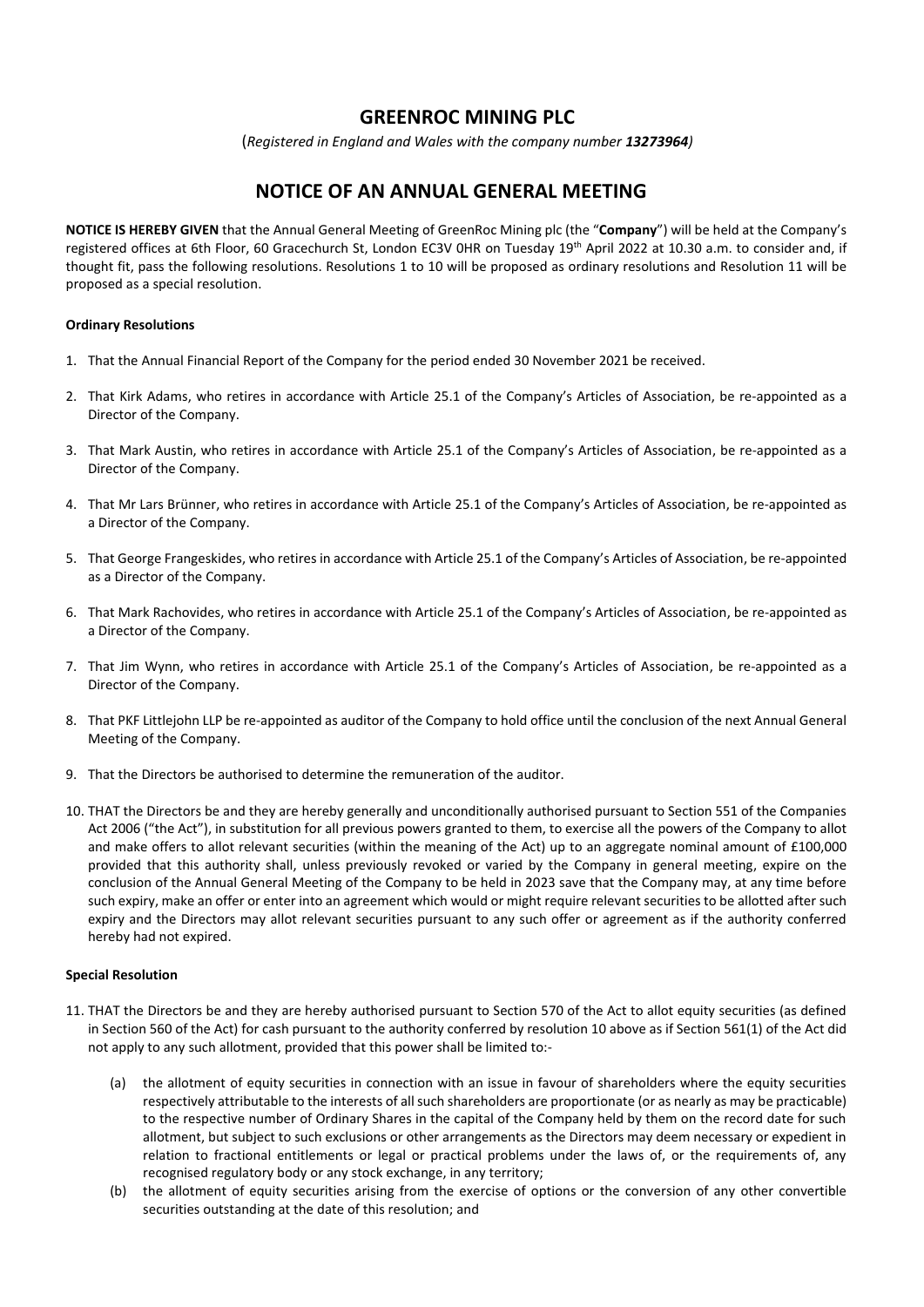(c) the allotment (otherwise than pursuant to sub-paragraph (a) and (b) above) of further equity securities up to an aggregate nominal amount of £100,000,

provided that this power shall, unless previously revoked or varied by special resolution of the Company in general meeting, expire at the conclusion of the Annual General Meeting of the Company to be held in 2023. The Company may, before such expiry, make offers or agreements which would or might require equity securities to be allotted after such expiry and the Directors are hereby empowered to allot equity securities in pursuance of such offers or agreements as if the power conferred hereby had not expired.

BY ORDER OF THE BOARD S Zulafqar 6 Company Secretary 60 Gracechurch St 23 March 2022 London EC3V 0HR

 $6<sup>th</sup>$  Floor

#### **Notes**

- 1. A member entitled to attend and vote at the meeting is entitled to appoint another person (who need not be a member of the Company) to exercise all or any of his or her rights to attend, speak and vote at the meeting. A member can appoint more than one proxy in relation to the meeting, provided that each proxy is appointed to exercise the rights attaching to different shares held by him or her.
- 2. Your proxy could be the Chairman, another director of the Company or another person who has agreed to attend to represent you. Your proxy will vote as you instruct and must attend the meeting for your vote to be counted. Details of how to appoint the Chairman or another person as your proxy using the proxy form are set out in the notes to the proxy form. Appointing a proxy does not preclude you from attending the meeting and voting in person. If you attend the meeting in person, your proxy appointment will automatically be terminated. Shareholders are encouraged to appoint the Chair of the Meeting as their proxy to exercise all or part of their rights to vote on their behalf at the Meeting. In the case of joint holders, where more than one of the joint holders purports to appoint a proxy, only the appointment submitted by the most senior holder will be accepted. Seniority is determined by the order in which the names of the joint holders appear in the Company's Register of Members in respect of the joint holding (the first named being the most senior).
- 3. An appointment of proxy is provided with this notice and instructions for use are shown on the form. In order to be valid, a completed appointment of proxy must be returned to the Company by one of the following methods:
	- 3.1 in hard copy form by post, by courier or (during normal business hours) by hand to the Company's registrars (Share Registrars Limited) at the address shown on the form of proxy; or
	- 3.2 when submitted by email, to the email address stated on the form of proxy; or
	- 3.3 in the case of CREST members, by utilising the CREST electronic proxy appointment service in accordance with the procedures set out below,

and in each case must be received by the Company not less than 48 hours before the time fixed for the meeting (excluding any non-business days and bank holidays).

Please note that any electronic communication sent to our registrars in respect of the appointment of a proxy that is found to contain a computer virus will not be accepted.

- 4. To change your proxy instructions, you may return a new proxy appointment using the methods set out above. Where you have appointed a proxy using the hard copy proxy form and would like to change the instructions using another hard copy proxy form, please contact the Company's registrars, Share Registrars Limited. The deadline for receipt of proxy appointments (see above) also applies in relation to amended instructions. Any attempt to terminate or amend a proxy appointment received after the relevant deadline will be disregarded. Where two or more valid separate appointments of proxy are received in respect of the same share in respect of the same meeting, the one which is last sent shall be treated as replacing and revoking the other or others.
- 5. Appointment of proxies via CREST
	- 5.1 CREST members who wish to appoint a proxy or proxies by utilising the CREST electronic proxy appointment service may do so by utilising the procedures described in the CREST Manual. CREST Personal Members or other CREST sponsored members, and those CREST members who have appointed a voting service provider(s), should refer to their CREST sponsor or voting service provider(s), who will be able to take the appropriate action on their behalf.
	- 5.2 In order for a proxy appointment made by means of CREST to be valid, the appropriate CREST message (a **"**CREST Proxy Instruction**"**) must be properly authenticated in accordance with Euroclear UK & Ireland's specifications and must contain the information required for such instructions, as described in the CREST Manual. The message, regardless of whether it constitutes the appointment of a proxy or an amendment to the instruction given to a previously appointed proxy, in order to be valid, must be transmitted so as to be received by the Company's agent (ID 7RA36) by the latest time for receipt of proxy appointments specified in the notice of meeting. For this purpose, the time of receipt will be taken to be the time (as determined by the timestamp applied to the message by the CREST Applications Host) from which the issuer's agent is able to retrieve the message by enquiry to CREST in the manner prescribed by CREST.
	- 5.3 The Company may treat as invalid a CREST Proxy Instruction in the circumstances set out in Regulation 35(5)(a) of the Uncertificated Securities Regulations 2001.
	- 5.4 CREST members and, where applicable, their CREST sponsors or voting service providers should note that Euroclear UK & Ireland does not make available special procedures in CREST for any particular messages. Normal system timings and limitations will therefore apply in relation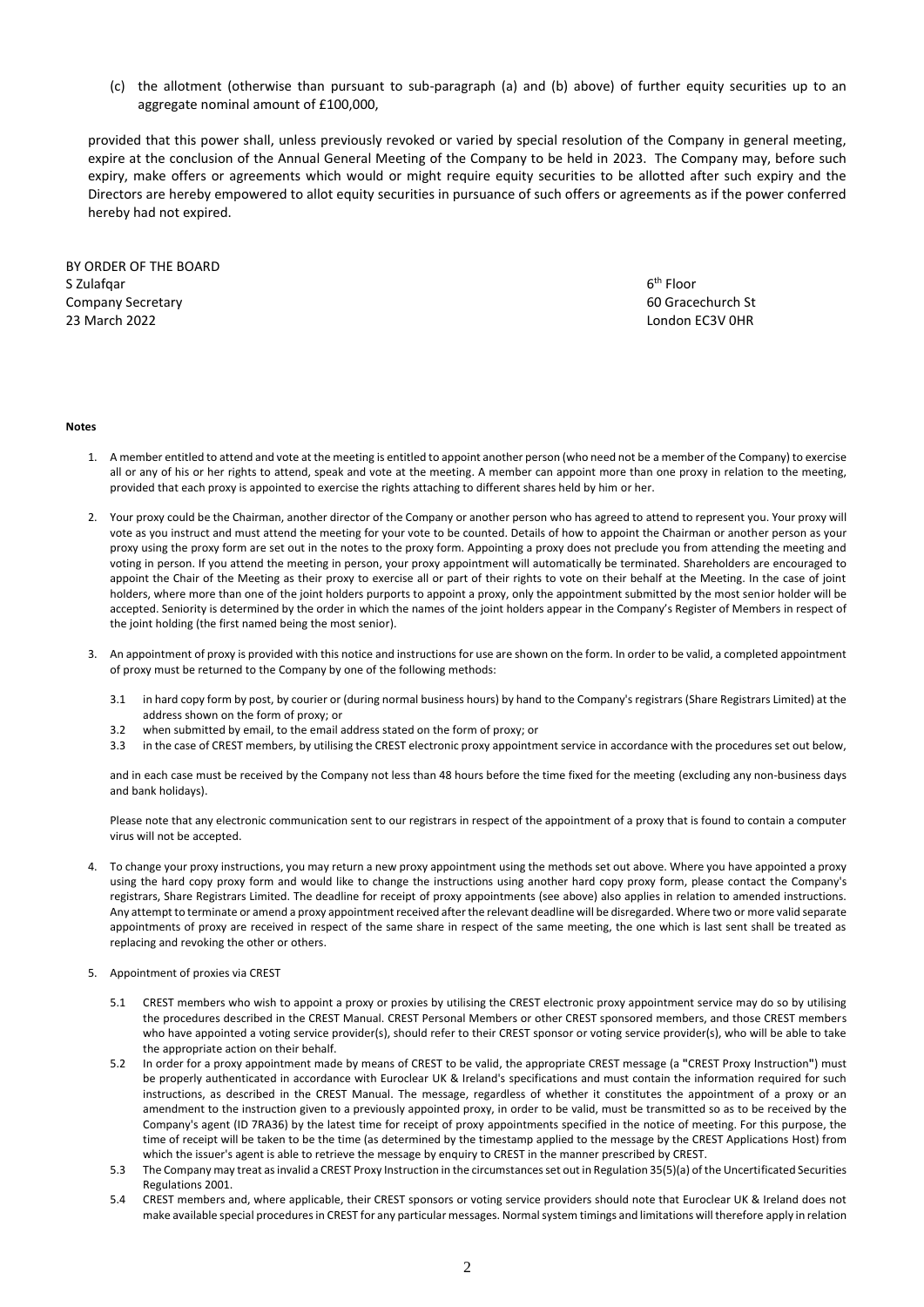to the input of CREST Proxy Instructions. It is the responsibility of the CREST member concerned to take (or, if the CREST member is a CREST personal member or sponsored member or has appointed a voting service provider(s), to procure that his CREST sponsor or voting service provider(s) take(s)) such action as shall be necessary to ensure that a message is transmitted by means of the CREST system by any particular time. In this connection, CREST members and, where applicable, their CREST sponsors or voting service providers are referred, in particular, to those sections of the CREST Manual concerning practical limitations of the CREST system and timings.

- 6. Pursuant to Regulation 41 of The Uncertificated Securities Regulations 2001 and paragraph 18(c) of The Companies Act 2006 (Consequential Amendments) (Uncertificated Securities) Order 2009, the Company specifies that only those members registered on the Company's register of members 48 hours before the time of the Meeting shall be entitled to attend and vote at the Meeting. In calculating the period of 48 hours mentioned above, no account shall be taken of any part of a day that is not a working day.
- 7. Any corporation which is a member can appoint one or more corporate representatives who may exercise on its behalf all of its powers as a member provided that they do not do so in relation to the same shares.
- 8. Any member attending the meeting has the right to ask questions. The Company must cause to be answered any such question relating to the business being dealt with at the meeting, but no such answer need be given if:
	- 8.1 to do so would interfere unduly with the preparation for the meeting or involve the disclosure of confidential information;
	- 8.2 the answer has already been given on the Company's website in the form of an answer to a question; or
	- 8.3 it is undesirable in the interests of the Company or the good order of the meeting that the question be answered.